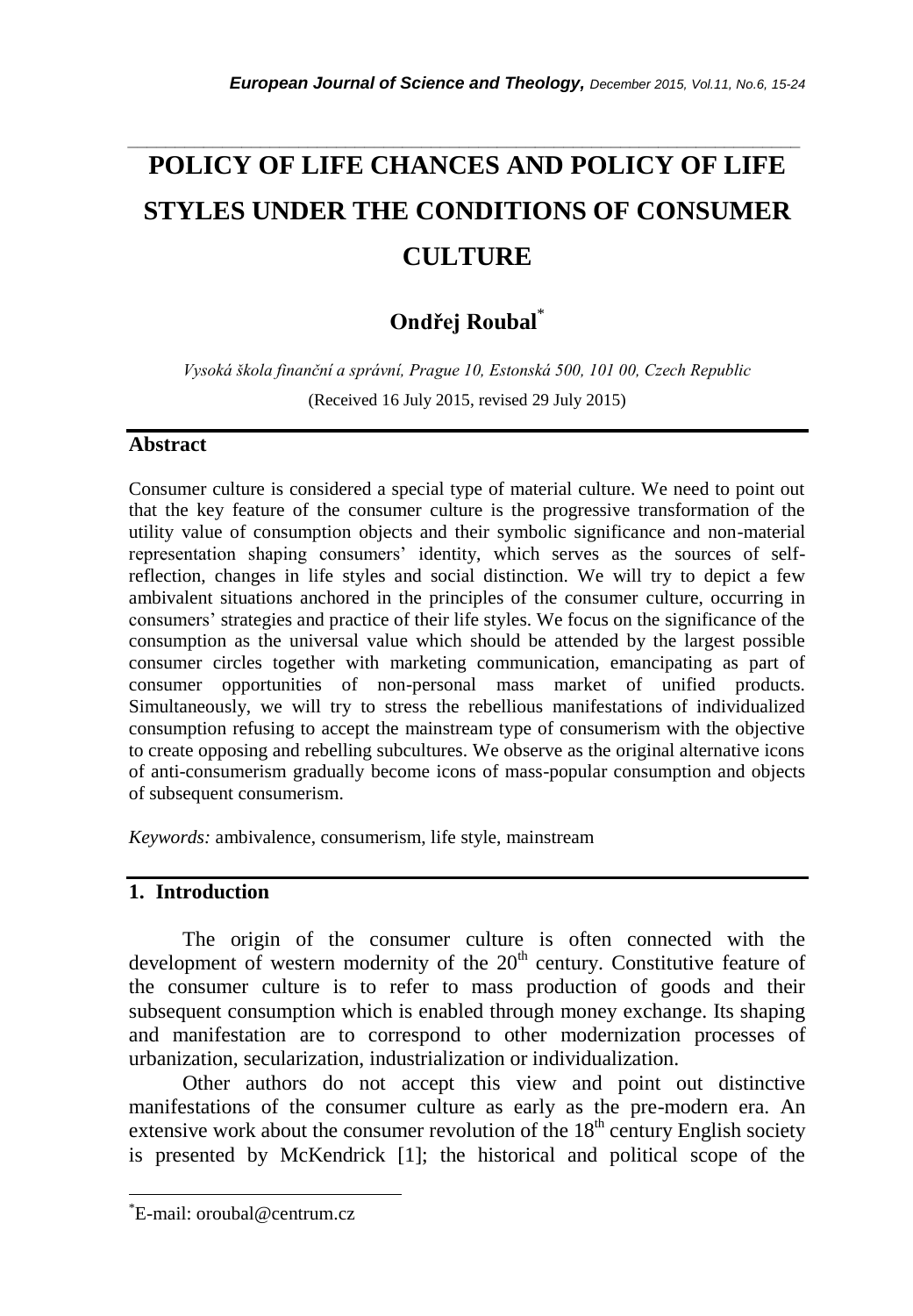consumer culture is then described by Sassatelli [2]. Current work represents the anthology of studies made by Berghoff and Spiekermann [3], dealing with the current level of knowledge as regards the consumption history, extended by a number of case studies related to the consumption history in Europe and the USA.

However, it was mutually concluded that the essential feature of consumer culture is progressive transformation of the function and utility value of products and their symbolic significance and non-material representation, shaping the identity and life styles of people [4].

In other words, consumer culture constitutes the participants' ability to attribute the utility value as well as symbolic meanings to specific consumer values, co-determining both the processes of constructing one"s own identity, modelling of social roles and represented through lives of subcultures or activities of social movements [5].

Symbolic meanings of consumer products also represent sources of selfreflection, serving for the interpretation of everyday activities, encouraging phantasy, causing changes in attitudes to life and at the same time forming social distinctions and representing supports of social integration. People's attitudes towards material culture are not thus based only on the needs of existential survival in terms of material fulfilment of needs, but also on the existential scope of one"s existence and attributing a symbolic meaning to various material values [6]. Commodities thus represent symbolic indicators that help participants reproduce cultural aspects and structure the social space.

Consumer goods in the form of purchased commodities are subsequently "de-commodified", in order to be used as a source and a tool to construct social and psychological scope of life. On the one hand, we observe consumers' material addiction to commodities, accompanied by growing time-related investment of participants in the acts of purchasing and utilizing things and services. In this connection, we often come across the collocation ".commodification of free time" [7].

On the other hand, consumers simultaneously develop "decommodification" practice, deconstructing and reconstructing commodities in a non-market logic of symbolic representations in order to attribute such social and psychological significance which gives their actions true meaning and comprehensible system. In reference to C.L. Strauss, it should be noted that things have to be meant [8].

The consumption thus reflects who we are, how we want to live, what we consider meaningful and the other way round. A luxury car may thus be "decommodified" through the efforts to earn respect of other people, a family house might symbolize and represent family values. Shopping is not necessarily subject to fashion trends and market dictate but to active implementation of authentic life philosophy [9].

This whole process, however, is not that simple. Most studies focusing on consumer culture slightly neglect its possible ambivalent manifestations that quite explicitly manifest themselves in the living conditions of the consumers of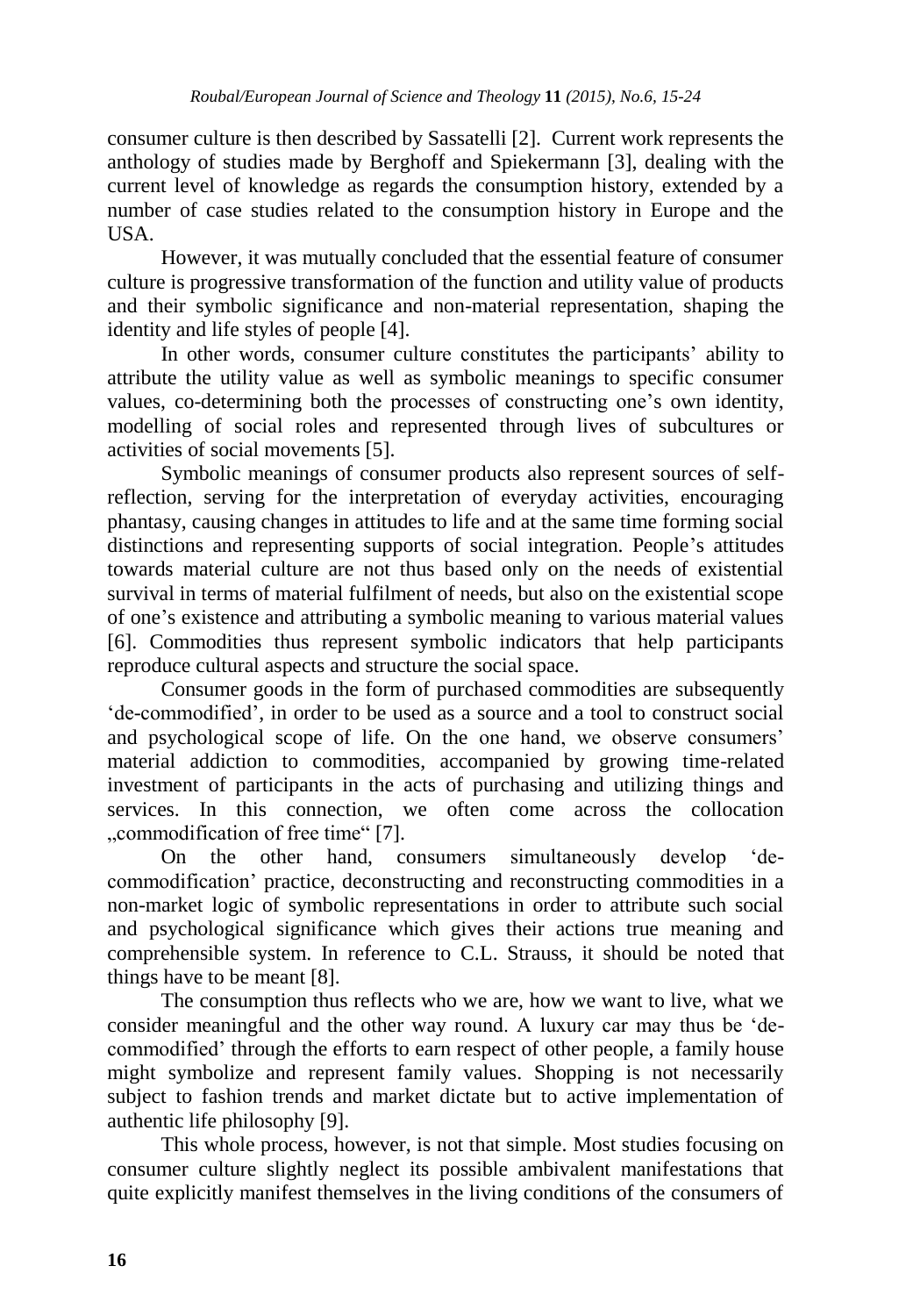the late modernity era [10]. However, it is the ambivalence as inner inconsistency and dialectics of events that is one of the characteristic features of late modernity reflected in the lives of the participants interlinked with mechanisms of consumer culture and consumerism. It turns out that the contemporary forms of consumption and consumerist life styles are characterized by numerous contradictions, dynamics of internal conflicts that surely deserve more intense research work [11].

This paper focuses on some aspects of consumer culture reflecting certain ambivalent situations in the lives of consumers and their consumerist techniques. First, we want to point out the significance of the consumption as a universal value in which the largest possible consumer circles should participate with the assistance of marketing communication and emancipate in the conditions of consumerist opportunities of the non-personal mass market of unified products. Simultaneously, we want to refer to responses of rebellious displays of individualized consumption, refusing to accept the mainstream type of consumerism with the objective to create opposing and rebellious subcultures. The meaning of rebellious subcultures is identified in the search for original and authentic motives of life manifestations and strict rejection of the participation in the consumerist wheels of the mainstream production. We need to stress that cultural revolt or cultural sabotage keeps struggling with the efforts of the systems of the non-personal mass market to absorb and skilfully transform the original "cool" motives of the rebellious counterculture into forms of consumerist conformism, which ironically enforces the principles of the mass market of universal products [12]. We observe as the original alternative icons of anti-consumerism gradually become icons of mass-popular consumption, but we also take notice of situations where non-conforming oriented consumer patterns of consumers prefer products as status property and sources of social distinction. The consumers´ efforts to distinguish themselves and to step out from the nonpersonal mass of "mainstream" are motivated by competitive consumption intending to obtain such products (status property) that can be accessed only by a very limited number of customers. Such oriented consumption, however, leads to even more intensified consumerism, but in many aspects also to inefficiency of the collective actions and self-destructive behaviour of the consumers. This may result in an ambivalent life where one part comes to the fore and is represented by the symbols of success, efficiency and uniqueness, while the other part in the less visible background presents pale, rushed and unfulfilled family and private life.

### **2. Paper's objectives**

The paper aims to point out that consumer culture does not represent any "dark magic", manipulating and chaotically dragging hypnotized consumers struggling in the game of market forces, irrationally and passionately desiring ecstatic stimuli designed by marketing, rationally and calculatedly produced by pragmatic strategies of business companies. We try to free consumer culture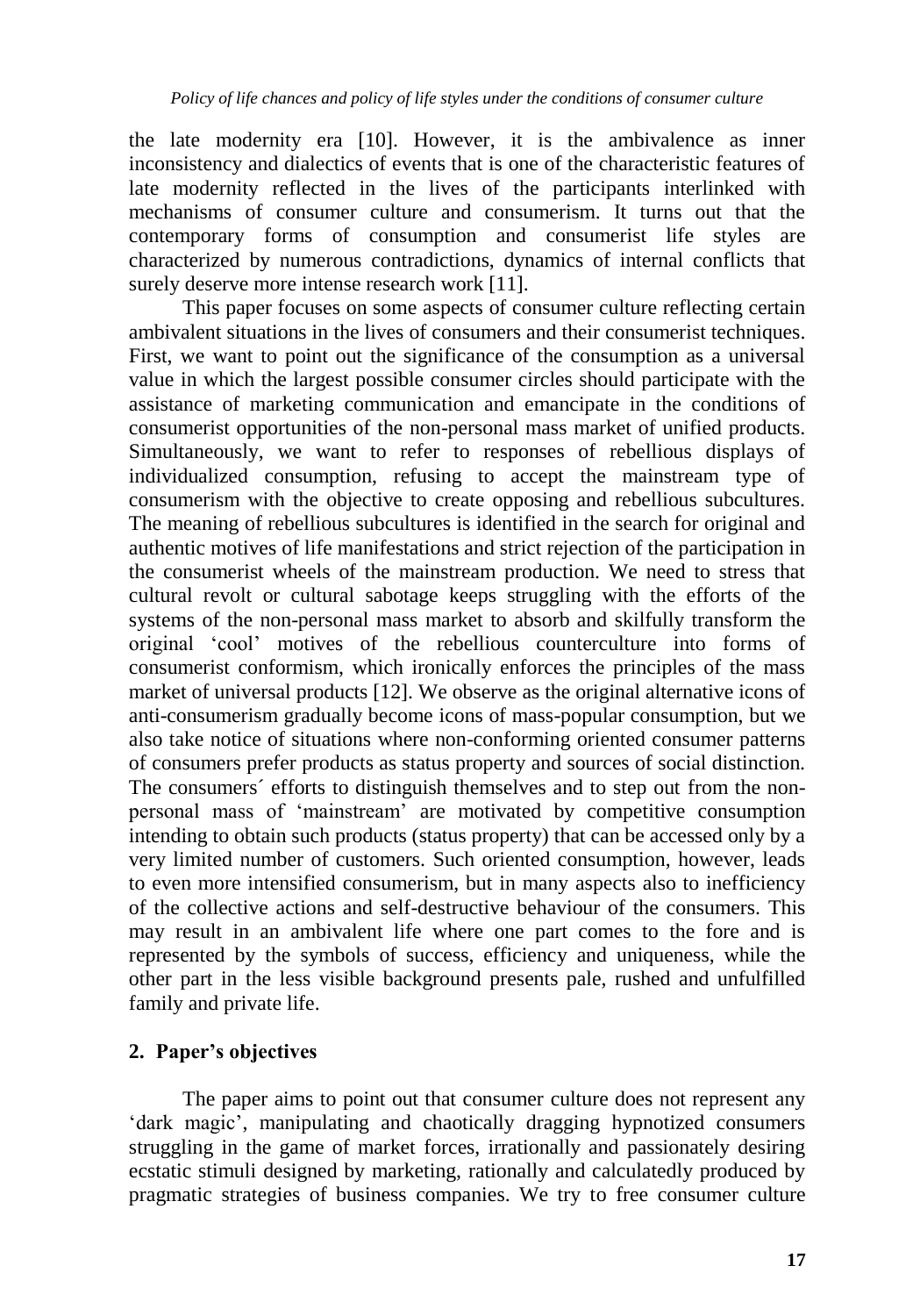from the shadow of a negative suspicion of artfully hidden destructive forces and to put aside the often attributed *signum diabolicum* in which many social critics are searching for apocalyptic scenarios of the collapsing society of welfare. The consumer is not necessarily the object of manipulation and the product of force sui generis of the rationally functioning market pressure, or a controlled puppet hypnotized by a commercial or a passive consumer dominantly subject to superficial material motivations and incentives. We rather try to present the consumer as a reflecting participant actively shaping the discourse pattern of the consumption who is capable to go through and critically interpret his own experience and to project it in his attitudes toward the outside world. Such a consumer is able to assume responsibility for the world around him, simultaneously shaping it through his own actions.

Sociological attention is also paid to inconsistency and dialectics of situations which the contemporary consumer as an active and self-reflecting participant takes part in and has to cope with as the unintended consequences of his own actions. We try to identify and to understand some of the ambivalent moments, discreetly but firmly anchored in the coordinates of the contemporary consumer culture as well as in the lives of increasingly insecure and split consumers.

The next part of the paper aims to capture and to clarify some ambivalent manifestations of consumer culture as an environment where various forms of life styles are constituted and reconstituted and where a significant role is distinctly played by marketing communication strategies in the form of direct and indirect initiations of social and psychological effects [13]. Of course, the nature of consumer culture is also determined by new media and communication technology, which came into our lives and changed structures of value [14].

We approach the consumer culture as a system which applies (in terms of business strategies and the global effect of marketing communication) what we describe as the policy of life chances, emancipating the consumers to participate in universal consumerist values of the non-personal mass market of goods and services. The policy of life chances, however, clearly collides with the individualization tendencies of reflecting consumers and their authentic policy of life, designed as projects of original self-expression and "rebellious" aversion to the anonymity of consumer "mainstream". The policy of life styles, defiantly escaping the techniques of mass consumerism, is not only gradually swallowed by marketing industry in the system of the policy of life chances, thus becoming the object of commercial use. Moreover, the policy of life styles is determined by consumerist patterns of the competitive consumption, initiating new forms of consumerism, accelerating consumption and generating the potential of ineffective and non-beneficial life practices of consumers.

#### **3. Conforming consumption and rebelling consumers**

Commercial communication strategies practically and pragmatically support efficient functioning of the non-personal mass market and multiplication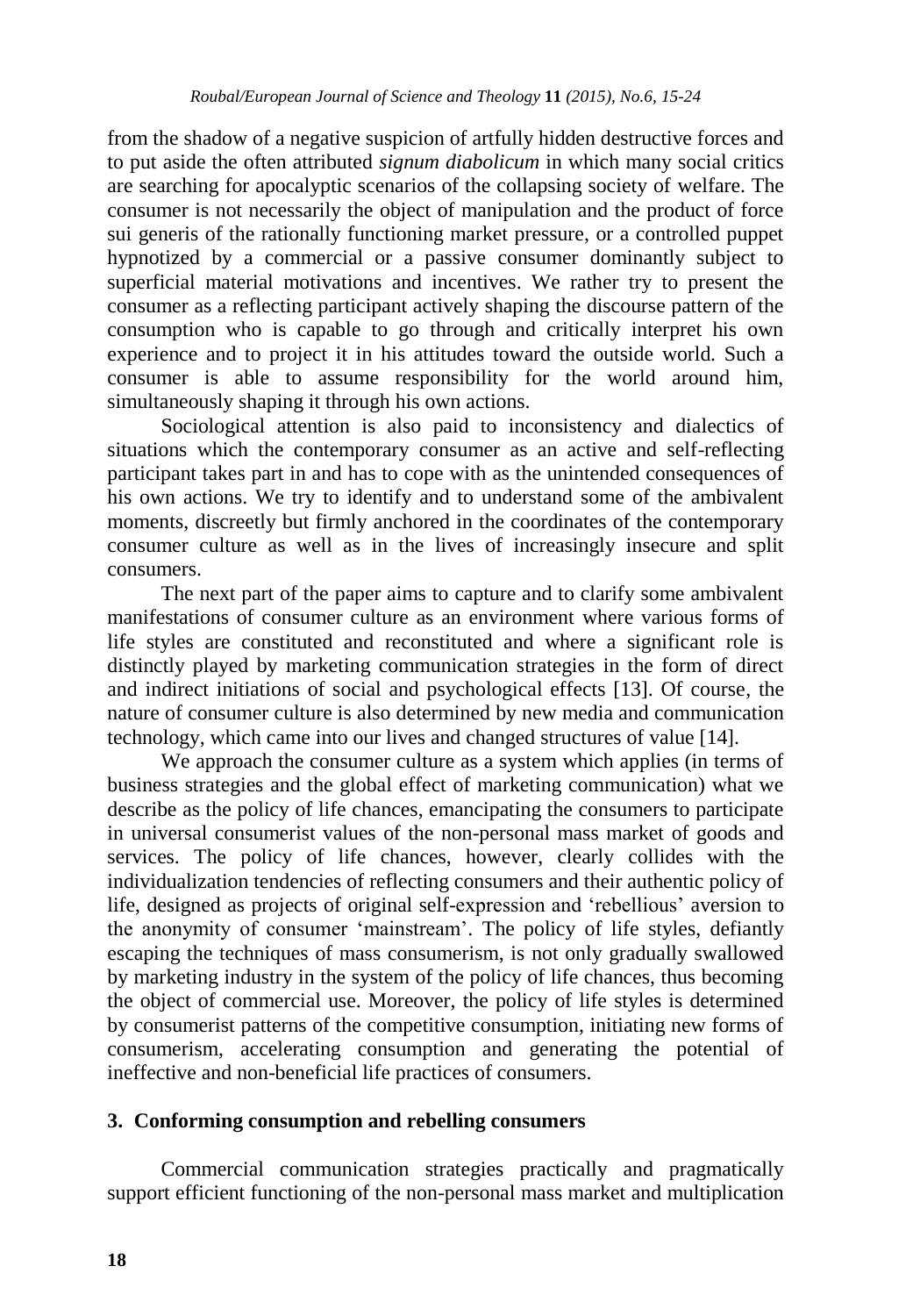of goods with the objective of economic profit. To that end, integrated marketing communication creates an illusion of easy and immediate availability and indispensability of offered products. "It is a culture, which can most likely be described as the culture of the moment, with dominating hedonistic mentality of collectors of experiences, worshippers of the instant gratification cult." [15] It aims to maximize active and regular participation in the consumption by all participants, regardless the current economic situation, sex, nationality, ethnicity etc. Global propagation and distribution of the mass offer of universal products often indicate what Giddens describes as the "emancipation policy" [16]. Its goal is to eliminate "divergence" and differences considered the sources of mutual inequality or unequal opportunities. Expansion of global markets is to ensure that the unified products of different labels (drinks, clothing, services etc.) are spread to the largest masses of consumers. Marketing support of companies" business strategies does not intend to exclude anyone from its game. To the contrary, it is spreading the democratizing mission saying that obtaining consumer products represents a universal value which should be accessible by all consumers without limits.

The problem lies in the fact that the similar marketing-commercially shaped and consumer-oriented "policy of life chances" collides with a more explicit confrontation with the motives of individualized consumption and unpredictable desires expressing the authenticity of consumers. The consumer behaviour of the participants often shows individualized strategies stressing the intimacy of purchase goals, interests and needs [17]. The trend based on a certain defiance against conformity and the defiantly individualized need for expressing authentic attitudes to the consumption are phenomena that have been observed in the advertising industry since as early as the  $60$ 's of the  $20<sup>th</sup>$  century. In the background we could notice a gradually forming rebellious "opposing culture" acting against mainstream consumerist efforts and methods, provocatively aiming to achieve originality and uniqueness.

As an example, we can use the popular advertising campaign to promote VW "beetle" car, started early 60"s of the past century. In late 50"s the "beetle" was not a very successful model in the USA; the sales were stagnating, customers were not fond of such a non-traditional and atypical design – on top of that, the car was connected with the Nazi era. It was the advertising campaign for the "beetle" in the 60"s that achieved a great success and the "beetle" became a sought-after and demanded car by many Americans. The success of the advertising campaign was due to daring persuading the customers to purchase the "beetle" because it is "different", ugly and ordinary. Purchasing the "beetle" signified the decision to part with the crowd, to distinguish oneself and to point out one"s own ability to leave the line of grey mass of other consumers. The "Beetle" became the symbol of opposing culture, defiance and represented demanded values of individualism and authenticity.

The advertising campaign for the "beetle" and its concept along with the unhoped-for success from early 60's illustrates how the 'policy of life chances' gradually collides with the "policy of life styles" as a regime of consumerist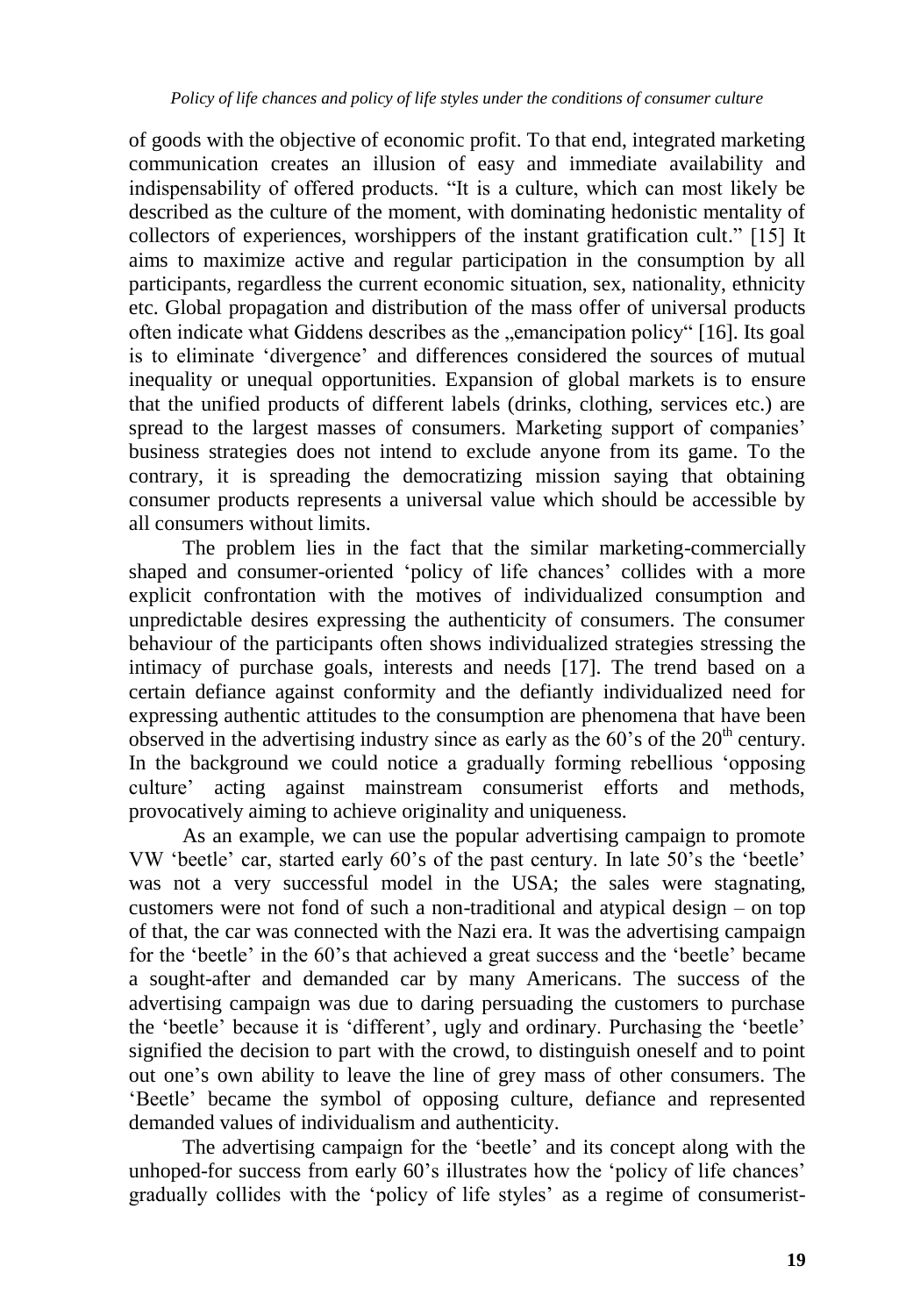individualized "policy of life", expressed by the narrative of self-identity and the desire to become someone else. The policy of life styles' can be considered a type of rebellious revolt and defiance against the conformity of mass consumerism, affecting the atmosphere of opposing culture. Countercultural defiance of non-conformism against the social system is represented by the first generation of hippies, revolting against the conformist dress-code of the majority of society, later by punk movements and hip-hop subculture. Participating in the "policy of life styles" means to reject the ostentatious consumption by the spirit of motto "Keeping up with the Joneses", based on the conformist adaptation to social expectations, but to accept the revolting position of hip-consumerism.

According to Heath and Potter, however, similar opposing subcultures, defining themselves against mainstream trends and shaping alternative attitudes to life, gradually cross over to the mainstream of mass consumerism [18]. They become the object of commercialization in the form of fashion trends, just as in the case of hippies or punk, whose symbolic features and constitutive elements became a profitable trade item in e.g. London boutiques as early as the 80"s of the  $20<sup>th</sup>$  century. It is no coincidence that contemporary fashion trends get obvious inspiration from the original rebellious hip-hop subculture.

Within the atmosphere of the 'mainstream defiance', flexibly responding consumer markets thus become simultaneously consolidated, oriented on consumer interests structured by the opposing culture. It would be quite interesting to observe in detail these interacting events where the system-based "emancipating policy" of the market gradually but pragmatically diverts to the marketing strategy coming closer to the mode of "policy of life styles" and how new consumerist practices reflecting the strategy of "the policy of life" are being formed on the side of consumers. It turns out that individualization accents of the "policy of life styles", following liberal and independent manifestations of consumers´ authenticity are getting stronger, more creative, less predictable and often even take bizarre shapes. It is a situation where many consumers in compliance with the expansive 'policy of life styles' pursue different variations of original life styles marked by "cool" attributes. A whole range of emerging subcultures and rebellious groups sort of represent a desperate attempt to escape the wheels of commercial strategies and unification mainstream forces and to search for new motives of novel styles and individuality.

#### **4. Cool hunting and competitive consumption of cultural rebels**

According to some authors, the "policy of life styles" becomes the object of increasingly elaborate techniques of commercial manipulations and marketing influence [19]. And not only this. The original active process of intensive search for authentic self-expression, distinctive display of non-conformism or other "cool" motives of self-presentation is to be strategically, systematically and selectively thematised and reflected in the images of commercial messages. These subsequently transform and turn the authentic statements of the "policy of life style" into a commercial product of the mainstream fashion. As mentioned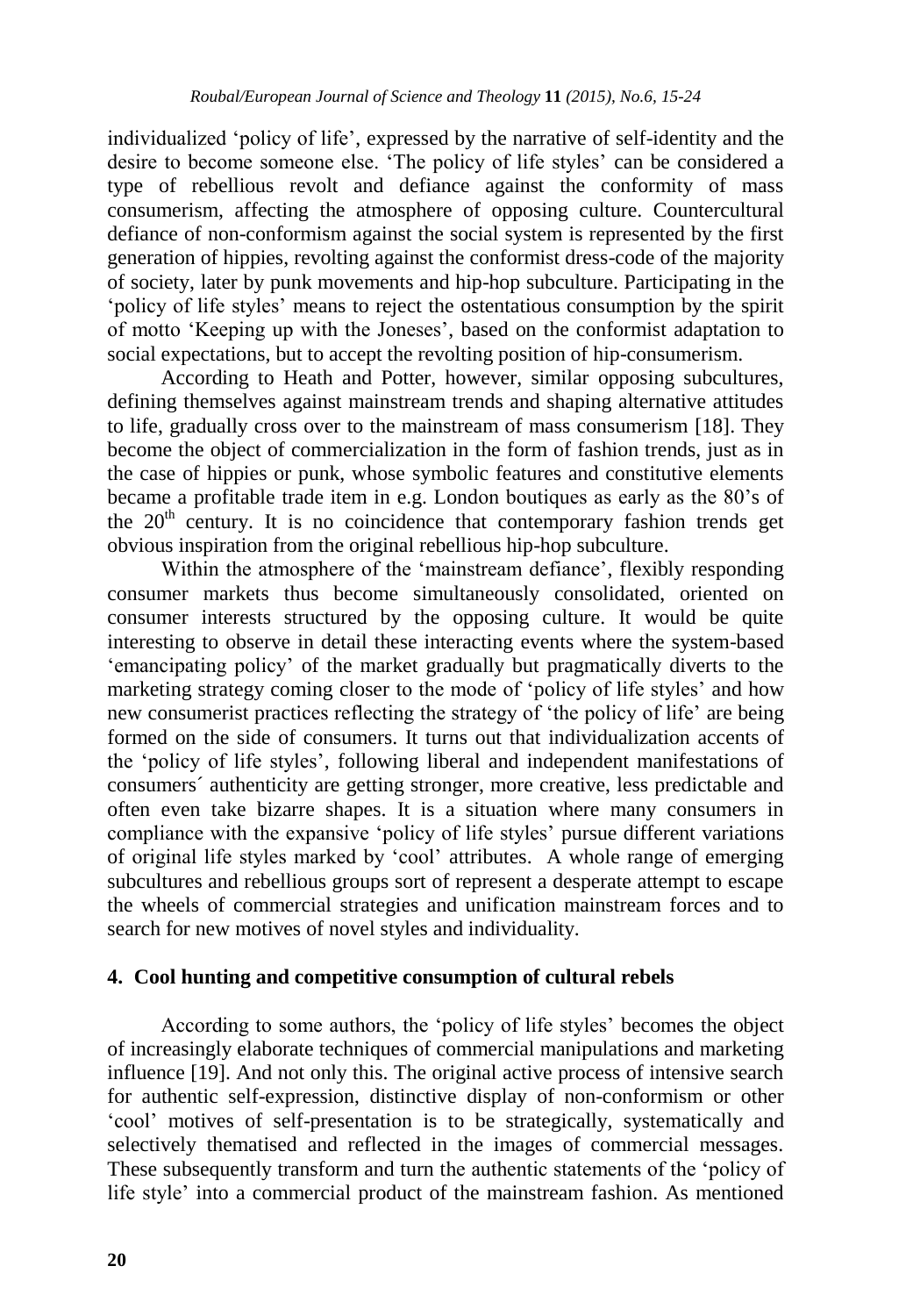before, this took place in the case of hippies, where the features of a most informal and liberal fashion soon became the topic of fashion magazines and shop windows of renowned boutiques, and in the case of punk, the attributes of which became a favourite marketable article in London department stores.

In this context, in the USA there is a professionalized group called "Cool – Hunters', whose task is to monitor alternative, original and non-commercial styles of the young generation which are later turned into marketable items. In other words, "Cool Hunters" sell the authenticity of young people to companies that attach it as charms to their brand marks and commercially sell it as "new" fashion and style to masses. The result is commercialization of the originally non-commercial concept and especially the effort of young people to search for other alternative forms of authenticity. The desire of young people for this kind of authenticity, however, often leads to slightly bizarre manifestations and extravagance.

From the sociological perspective 'Cool Hunting' is an interesting and certainly well-paid profession and it also represents an activity substantially influencing thinking and acting of young people, intervening in their world of everydayness. 'Cool Hunters' resemble 'thieves of spirits', burglars, 'stealing' from a laboriously and spontaneously created authentic world of young people just to sell it immediately for the purpose of commercial recycling. They indirectly threaten the temporary vacuum of authentic and original selfexpression of the young generation which often does not accept the commercially recycled authenticity intended for the masses of consumers. Conditions are created to make young people constantly search for other alternatives of self-expression, act creatively and be able to "search within themselves" in still unsuspected and unknown context. Their own identity is constructed and reconstructed, constantly developing in more difficult positions and angles. The self-expression often takes extreme forms; some of them may be described as socially pathological in terms of well-established cultural norms of the society. It may refer to "untraditional" adrenaline experiences or to other often dangerous extravagant displays of one"s own personality. In any case, the young generation aim to create their non-interchangeable identity on a diminishing playing area which is being ruthlessly colonized by images of commercial "authenticity".

The opinion that mainstream swallows subcultures and that commercial corporations co-opt opposing cultures is not supported by e.g. Heath [20]. He rejects the idea of similar "external" interventions and by the spirit of liberal criticism he focuses on the very behaviour of consumers. He observes that the participation in the "policy of life styles" demonstrating opposing revolt against commercial mainstream has a negative impact on all the involved, with the exception of manufactures and sellers. According to Heath, the reason is that the consumerist patters determined by the efforts to be rebellions and nonconforming go after obtaining goods characterizing the status nature. In the economic terminology it means that the status goods refer to any item distinguishing itself from the others, simultaneously helping to maintain and to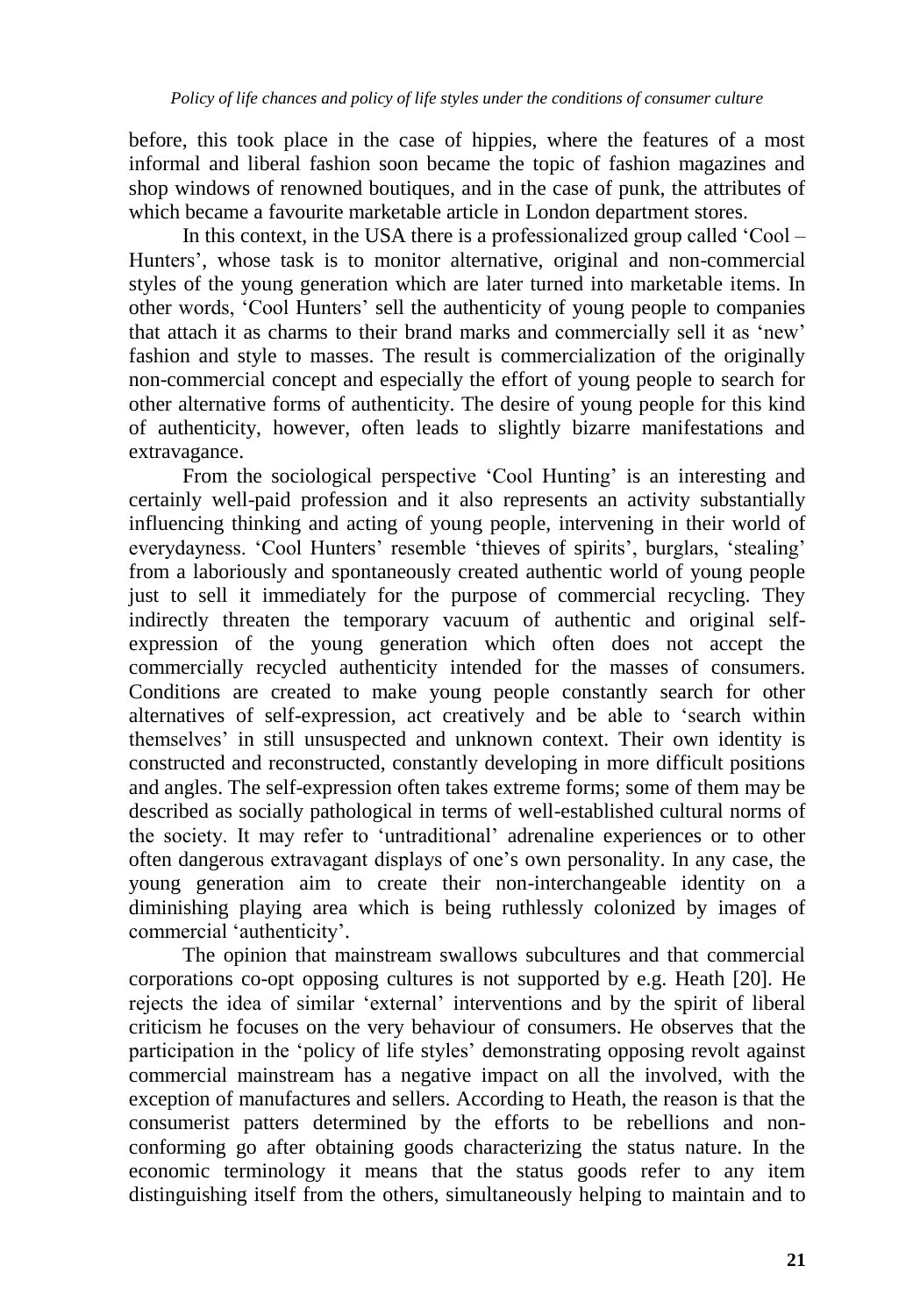protect the social status. Goods as status property become the feature of constant comparison in the environment of other consumers. The way the consumers evaluate their own situation depends on the situation of the others they measure themselves with. Applying the "policy of life" with the objective "to be different" and not to stay in the unattractive grey of consumer masses shows signs of consumer competition for those items that represent the fulfilment of the ideas of "cool" life styles and the achievement of adequate status.

The principles of competitive consumption and its application, however, bring about a number of challenging effects in the lives of the consumers.

The competitive consumption reminds us of armament race; it is immensely time/energy/finance-consuming for those who take part in those competitions. This type of consumption basically contributes to the expansion of consumerism, for as we can observe the whole cities turn into one big competition and people try to catch up with and to overtake everyone they measure themselves with in their surroundings.

It is the principle of social comparison and growing aspiration of consumers measuring their own level of consumption with the level of consumption of the reference groups representing the demanded life style and ostentatiously exposing the material symbols of success that makes Heath believe that the competitive consumption is a race destined and heading for a fall. If all consumers conform to the same strategy of the competition, i.e. purchasing more costly goods in order to maintain their status, their actions will not result in sought-after results anyway. Investment in the goods subsequently becomes a new standard, i.e. a sort of input requirement for the respective status. The competitive consumption thus results in inefficiency of collective actions. According to Frank [21], this involves situations where everyone keeps investing in the improvement of their performance in order to equal their competitors. In other words, consumer competition results in an increasing level of consumption that will reach and ideally exceed the level of consumption of those with whom the specific subjects measure. This collectively and uniformly applied strategy causes that the consumption standards increase for everyone and they end up at the beginning again, or they have to cope with the losses often resulting from this strategy (less free time, higher workload, etc.).

Another problem arises if a larger number of people decide to obtain the same status goods that were originally linked only to a limited circle of consumers trying to achieve uniqueness and social prestige. The articles originally providing the sense of exclusivity and elitism become mainstream not because they would be swallowed by the non-personal system of marketing wheels, but because they were discovered by a large number of potential buyers. As an example, we can use the concept of fashion as a purely social phenomenon trying to ensure it remains accessible only to certain people, groups and individuals while maintaining their exclusivity which excludes most of the others from this fashion style. If the fashion trends start to be applied by everyone, they will lose their status of uniqueness and cannot be regarded as fashion.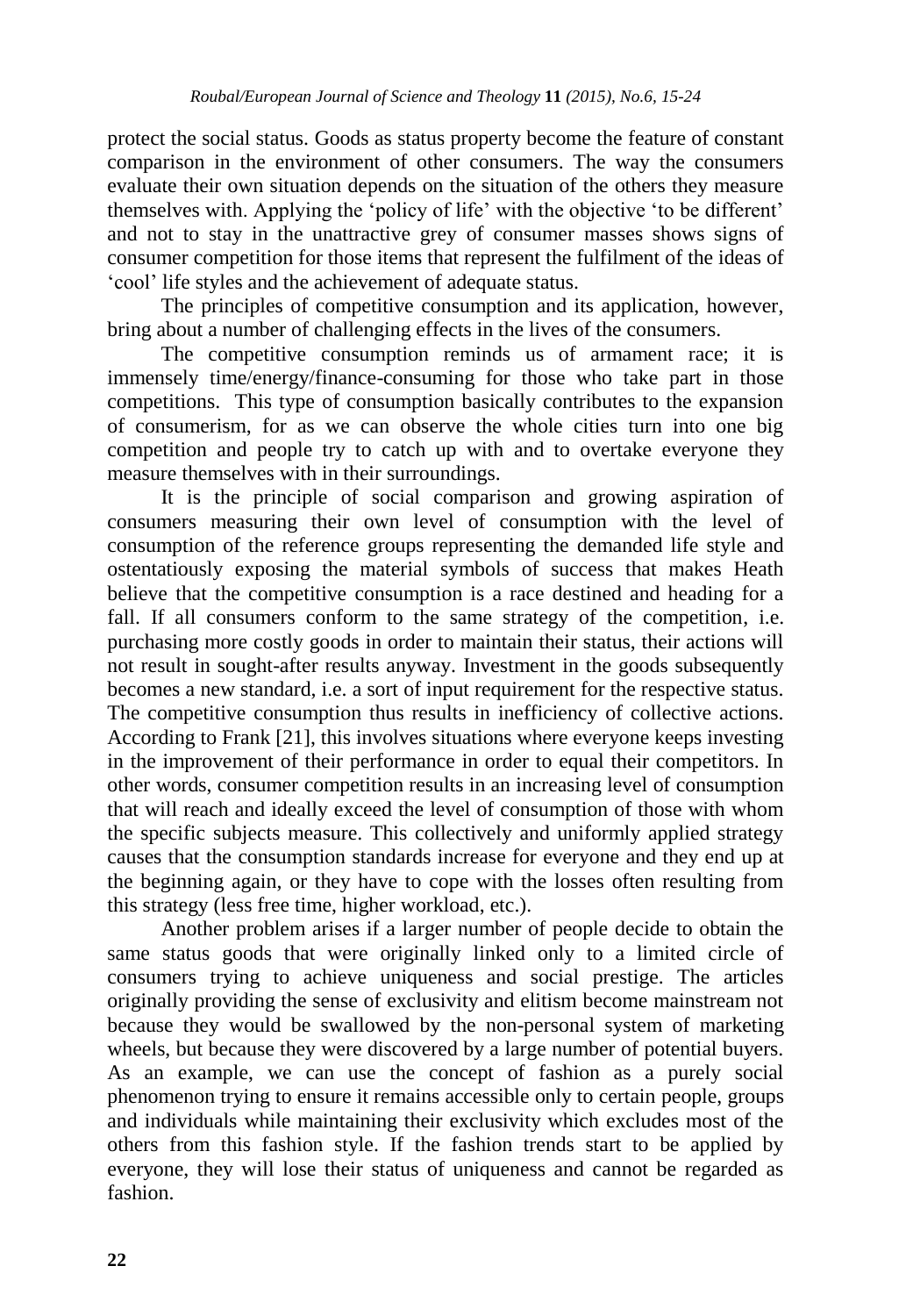In terms of liberal criticism, the "policy of life styles" leads to continuous spinning the wheels of competitive consumption and self-destructive behaviour of all the involved. Then, the advantage remains on the side of the goods manufacturers meeting the needs and desires of the "rebellious" consumers.

#### **5. Conclusions**

We are trying to point out some ambivalent events occurring as part of the consumer culture. Consumer culture is a specific feature of the material culture characterized by progressive transformation of the products utility value into their symbolic and non-material significance. The purpose of the consumption does not lie only in obtaining the functional value of the products but also in utilizing their symbolic meanings as the sources constructing and reconstructing one´s identity, the choice of life styles or social distinction. The symbolic scope of products is substantially co-determined by social and psychological effects of the marketing and communication strategies. As we assume, they influence the shape of institutional and organization forms of life as well as the processes of transforming the social structures. They redefine the significance and effects of the consumption, initiate changes in the character of human relations and ensure the dynamics of changing life styles. The dynamics of consumer behaviour and the rhythm of consumer techniques, however, are not only the result of external interventions of the marketing communication, but also of the behaviour of the consumers actively participating in applying the authentic "policy of life styles", determined by the consumer patters of competitive consumption.

#### **Acknowledgement**

This article benefited from the financial assistance under the project *Transformation of the way of life and modernization processes within the microregion Hlučínsko*, no. GA ČR 13-23870S.

#### **References**

- [1] N. McKendrick, J. Brewer and J.H. Plumb, *The Birth of a Consumer Society: The Commercialization of Eighteenth-Century England*, Europe, London, 1982.
- [2] R. Sassatelli, *Consumer Culture: History, Theory, and Politics*, Sage, London, 2007.
- [3] H. Berghoff and U. Spiekermann, *Decoding modern consumer societies,* Palgrave Macmillan, New York, 2012.
- [4] Z. Bauman, *Work, Consumerism, and the New Poor,* Open University Press, Maidenhead, 2005, 26.
- [5] V. Zelizer, *Culture and Consumption*, in *Economic Sociology*, N.J. Smelzer & R. Swedberg (eds.), Princeton University Press, New York, 2005, 330-350.
- [6] A. Appadurai, Cult. Anthropol.*,* **3(1)** (1988) 36–49.
- [7] P. Zahrádka, *Úvod do historie, teorie a výzkumu spotřební kultury*. in *Spotřební kultura: Historie, teorie a výzkum,* P. Zahrádka (ed.), Academia, Prague, 2014, 10.